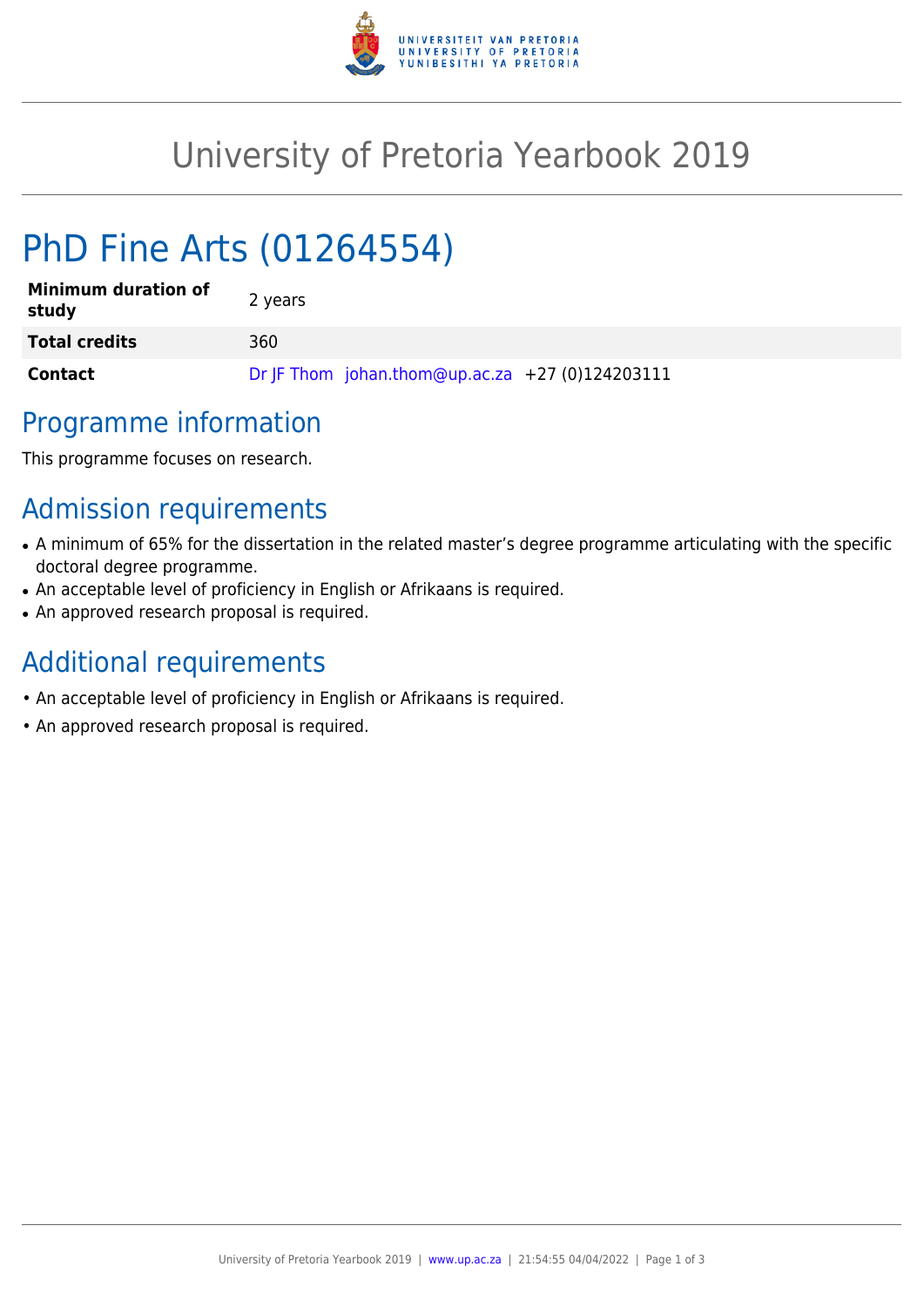

## Curriculum: Year 1

**Minimum credits: 360**

### **Core modules**

#### **Thesis: Fine arts 990 (BKS 990)**

| <b>Module credits</b>         | 360.00                                                                                            |
|-------------------------------|---------------------------------------------------------------------------------------------------|
| <b>Prerequisites</b>          | A Master's degree in Fine Arts or a related field of study approved by the head of<br>department. |
| Language of tuition           | Module is presented in English                                                                    |
| <b>Department</b>             | <b>Visual Arts</b>                                                                                |
| <b>Period of presentation</b> | Year                                                                                              |

#### **Module content**

A doctoral thesis under the promotorship of a senior researcher/lecturer. The thesis must contribute to new and independent research in the field of fine arts. Formal defence of the thesis before a panel of assessors.